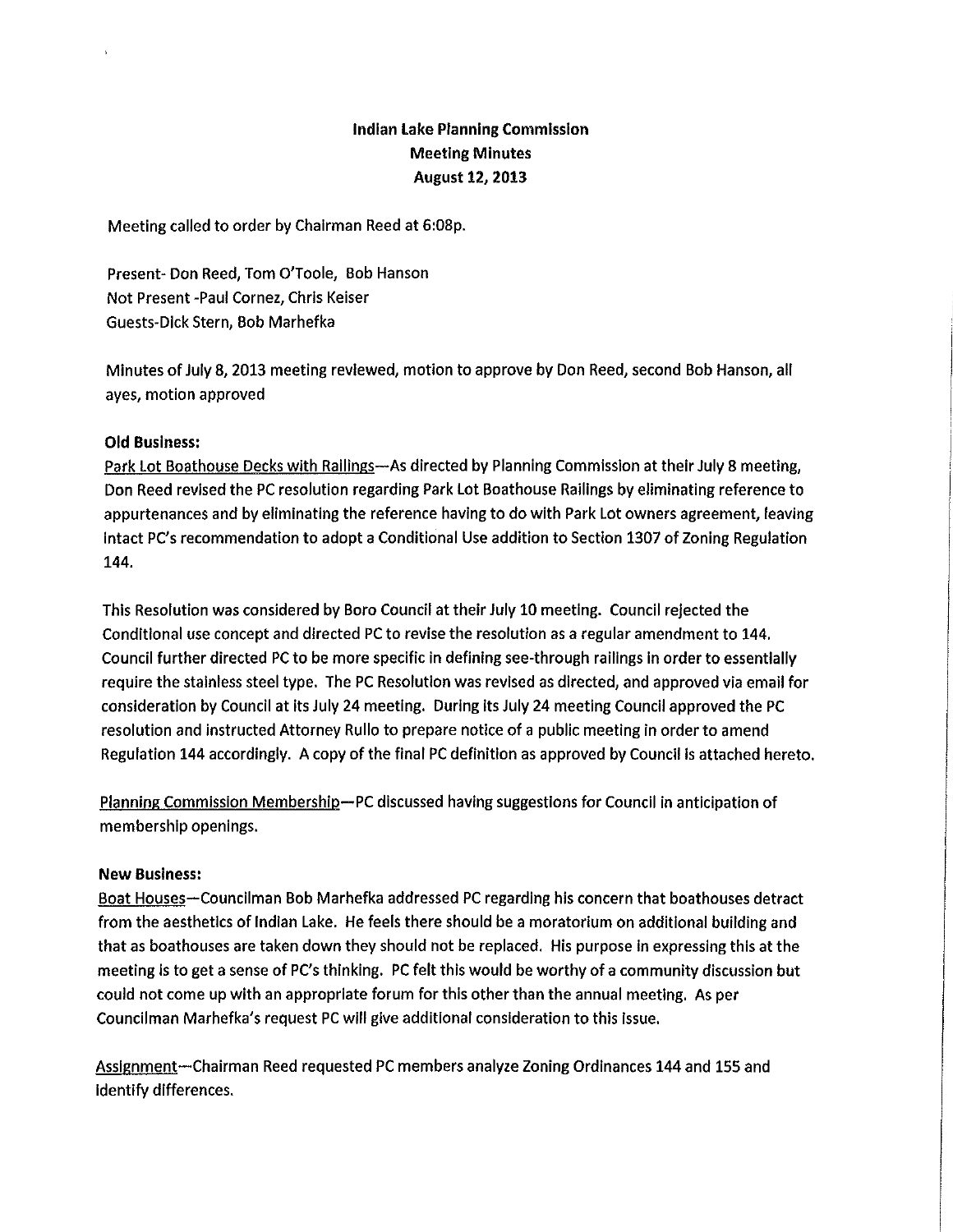Motion to adjourn by Tom O'Toole, second by Don Reed, all ayes, meeting adjourned at 7:11p.

Respectfully submitted: Tom O'Toole, Recording Secretary

Noile

Attachment: Park Lot Boathouse Resolution Correspondence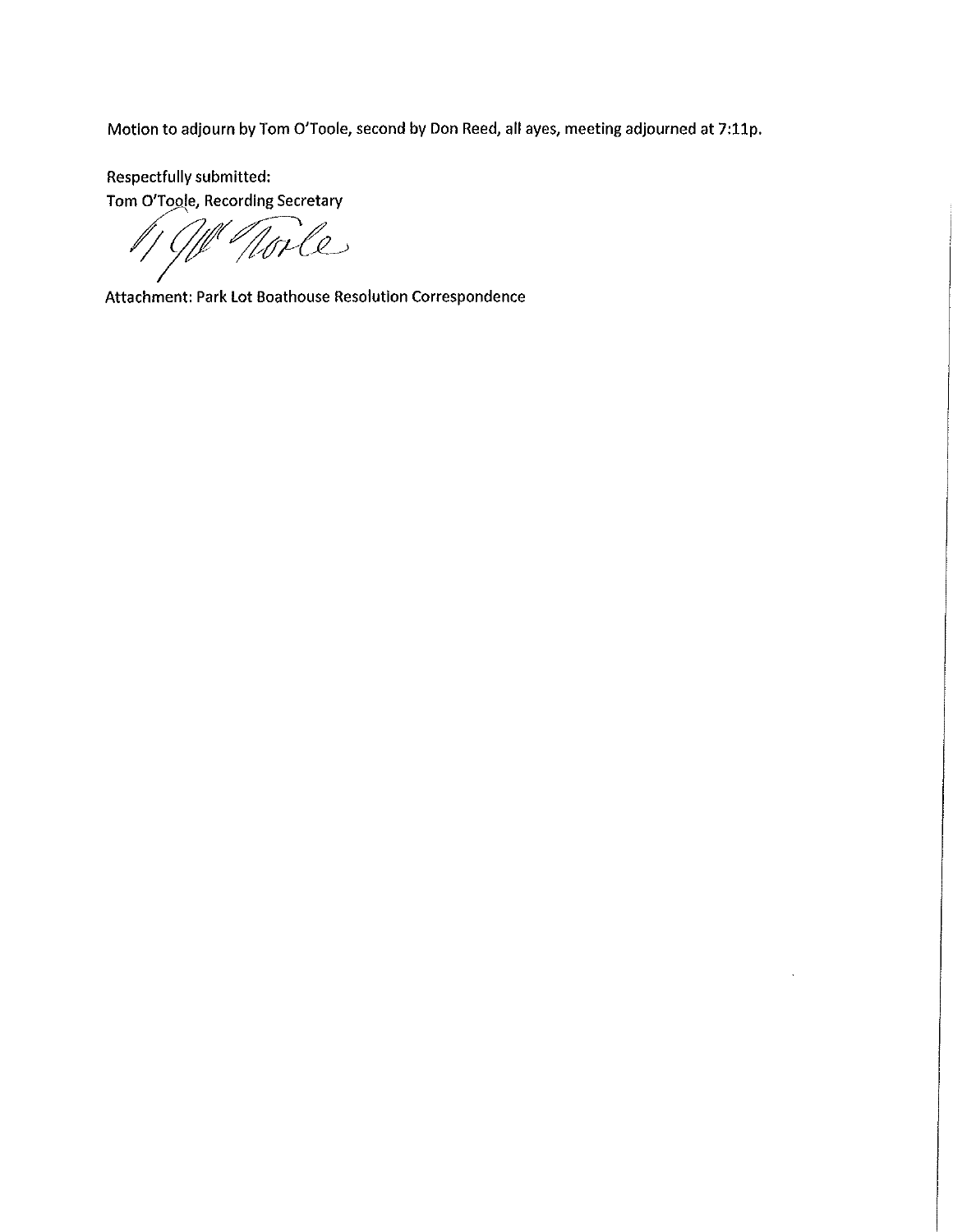## **XFINITY Connect**

donaldpreed@comcast.ne

 $±$  Font Size  $±$ 

Page 1 of 1

# **Park Lot Boat House Resolution**

From: donaldpreed@comcast.net

Subject : Park Lot Boat House Resolution

To: CouncilPresident@Indianlakepa.us

Cc: Theresa@Indianlakepa.us

#### Subject: Park Lot Boathouse Resolution

Date: July 22, 2013

Hi Patti -Attached please find the final resolution of the Indian Lake Planning Commission suggesting that COUNCIL amend Zoning Regulation 144 to allow park lot boathouses to have decks with see-through type railings. PLANNING has revised its July 9 resolution as directed by COUNCIL at its July 10 regular meeting by changing it from a conditional use to a regular amendment; and by specifying certain characteristics of see-through type railings.

I will deliver the original copy of this regulation to Theresa later today.

 $\label{eq:2.1} \mathcal{L}=\frac{1}{2}\sum_{i=1}^n\mathcal{L}^i\left(\mathcal{L}^i\right)\mathcal{L}^i\left(\mathcal{L}^i\right)\mathcal{L}^i\left(\mathcal{L}^i\right)\mathcal{L}^i\left(\mathcal{L}^i\right).$  $\label{eq:2} \Delta \mathcal{L} = \mathcal{L} \left( \mathcal{L} \right) \left( \mathcal{L} \right) \left( \mathcal{L} \right) \left( \mathcal{L} \right) \left( \mathcal{L} \right)$  Respectfully submitted,

Don Reed, Chairman Indian Lake Planning Commission Mon, Jul 22, 2013 12:30 PM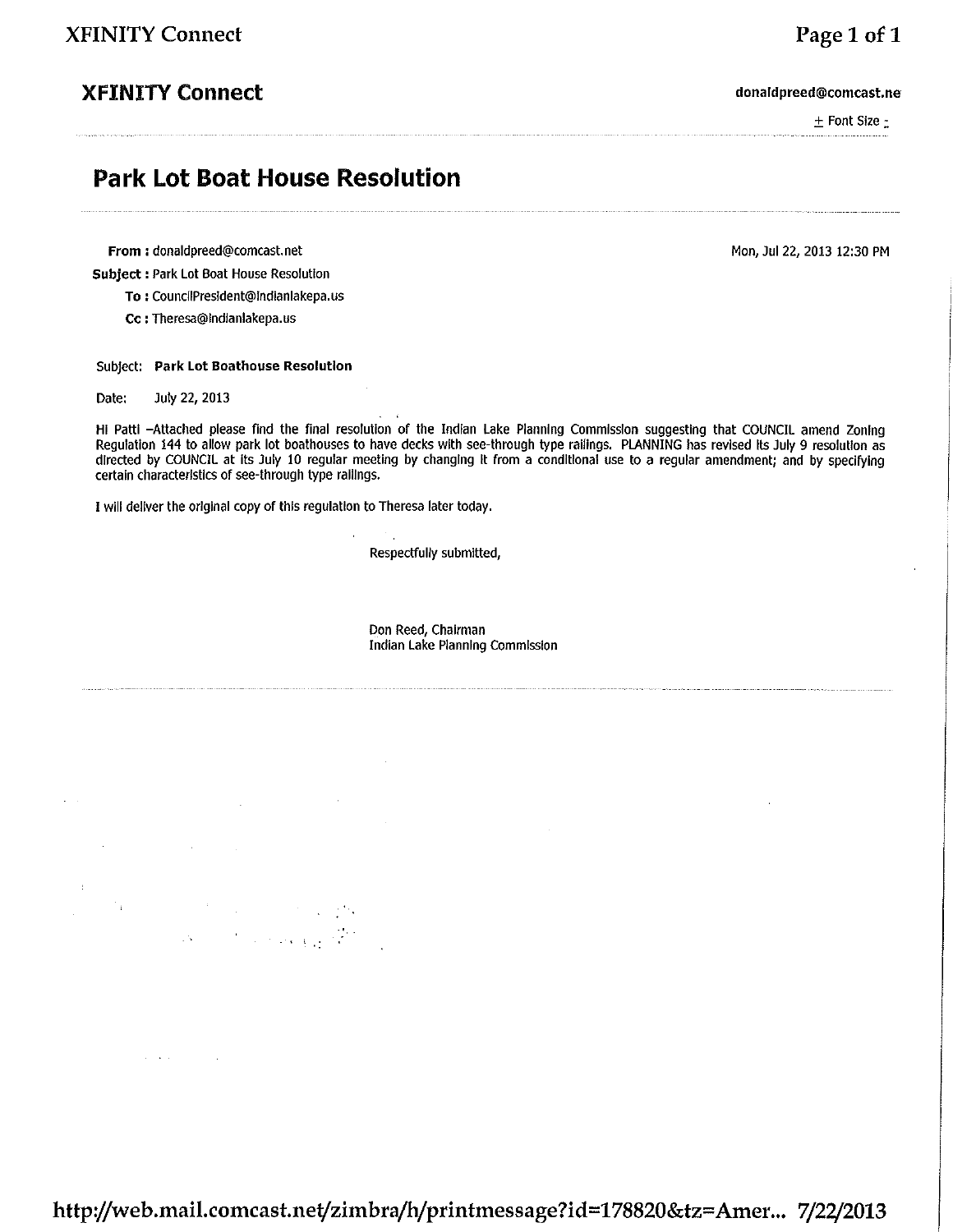July 22, 2013

Ms. Patricia Dewar, President Indian Lake Borough Council 1301 Causeway Drive Central City, PA 15926

# **RESOLUTION**

The Indian Lake Planning Commission has considered the matter of allowing decks with railings on unwalled boathouses on Park lots. Such deck/railing installations are currently prohibited by Zoning Regulation 144. Indeed they were prohibited by Regulation 99 before that, and regulation 50 before that. The Commission is aware that several Park lot boathouses with deck/railing installations have been constructed over time at Indian Lake. These units were apparently constructed in non-conformity with thenexisting zoning regulations.

Boathouse deck/railing installations are permitted on lots with waterfront greater than 90 feet by Regulation 144. Deck/railing installations on Park lot boathouses were to be allowed under proposed Zoning Regulation 155, which has never been enacted.

For reasons of fairness and consistency, then, and to comprehend the development of railing designs which obstruct vision much less than earlier designs, the Planning Commission recommends that Council amend Zoning Regulation 144 as follows:

Section 1307, 2, D, 3, a - (SINGLE PARK WATERFRONT LOTS) - Flat or deck type roofs - Thirteen (13) feet as measured from the normal pool level of the lake to the highest point of the deck surface. Where a deck is constructed, deck railing can be no higher than forty two (42) inches from the deck and must be of a see-through type (such as corrosion-free wire or rod railing designs, or where balusters are transparent or have diameters which are small and obstruct a very small proportion of the railed area). Size and spacing of railings, and any stairs and hand rails, shall meet established safety codes.